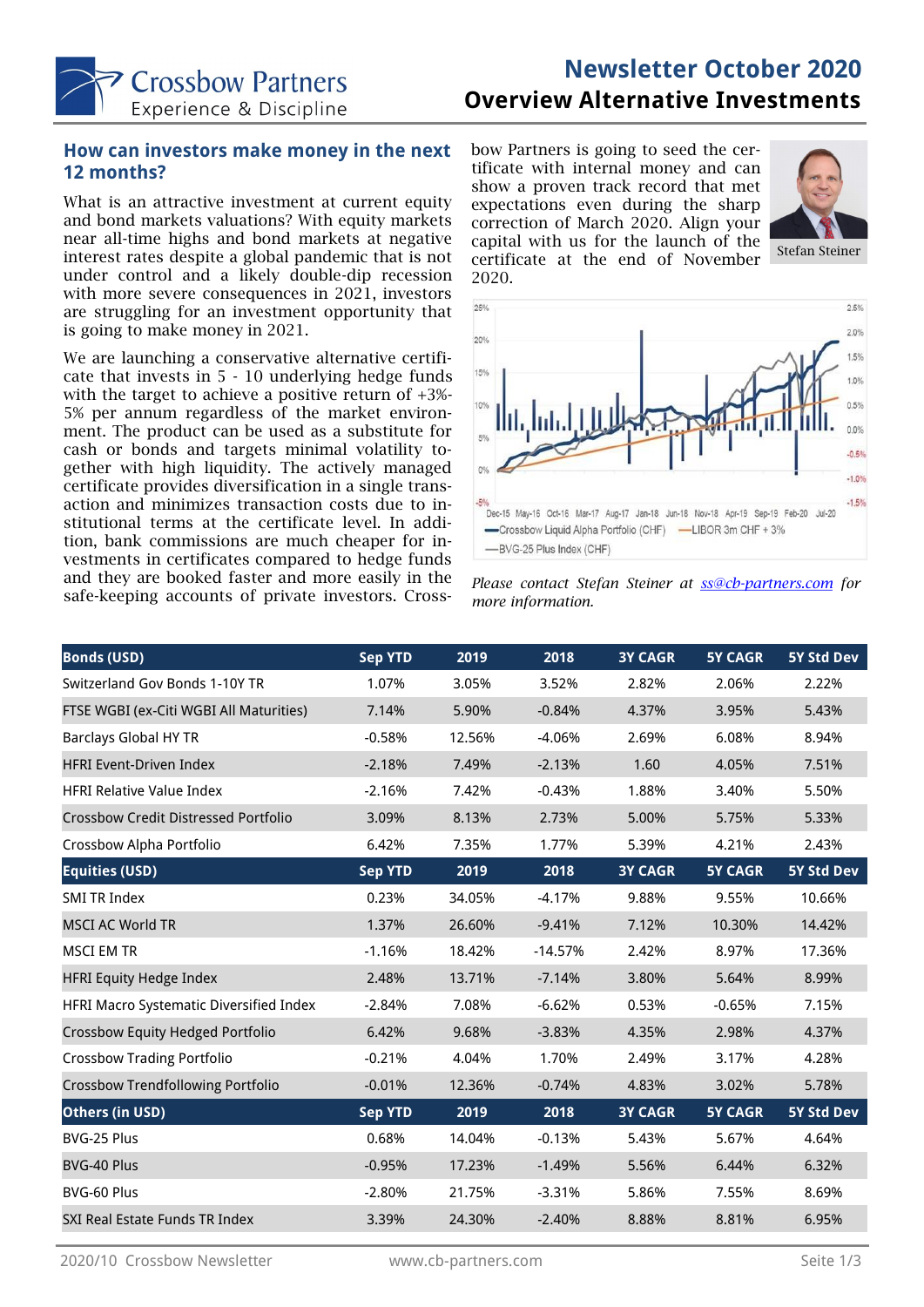

#### **Certificates: a different and easier way to invest in hedge funds**

Hedge funds have long been exclusive to high net worth investors and institutions, as their high minimum investments (typically USD 1 mn) make them inaccessible to "small" investors. Given this constraint, building a diversified portfolio of hedge funds is even more challenging for small investors. The cumbersome transaction paperwork associated with hedge funds can also be another hurdle for such investors.

Funds of hedge funds ('FoHFs') address some of these problems by providing access to a portfolio of hedge funds through a single product, however usually also requiring 7-digit minimums. FoHFs also require adequate fund structures as well as a large minimal capital pool (say USD 20 mn) to limit the cost impact of the said structure.

UCITS compliant hedge funds represented a clear step to make hedge funds accessible to small investors thanks to low minimum investments (sometimes as low as USD 1'000), attractive liquidity terms (e.g. daily, weekly) and easier transaction processes. Given the UCITS constraints, the most common hedge fund strategies replicated in UCITS format are L/S Equity, CTA and Macro. For many years though, the overall quality of UCITS compliant managers available in those strategies was lagging their offshore counterparts. This situation has improved and it is today possible to build compelling alternative portfolios out of UCITS hedge funds. A UCITS FoHF, however, has similar requirements (legal structure, required capital pool) than an offshore FoHF.

This is where certificate securities represent an attractive proposition for investing relatively small amounts in a liquid, diversified portfolio of hedge funds without the above mentioned requirements (and costs) of FoHFs, as certificates are relatively easy (and cheaper) to setup. An investor disposing of USD 1 mn can have his own tailor-made certificate, hence avoiding any impact from other investors' subscriptions and redemptions. Smaller investment tickets are possible and would be combined in a commingled certificate (a minimum overall size of about USD 1 mn is desirable to guarantee diversification, as many UCITS funds have USD 100 k or higher as minimum investment).

As an example, the below portfolio is due to launch in a certificate format and is invested in Discretionary Macro, Systematic Macro and CTA hedge funds, most of them UCITS funds with daily

liquidity (the least liquid one is weekly), i.e. the certificate can offer a very attractive liquidity as well. Importantly, all these funds are managed by established managers, some of



them having managed the same or similar strategies within offshore funds for more than 20 years.





Given its focus on so-called Trading strategies, this certificate will seek to deliver attractive returns (Libor +3%-5%) with limited downside and low correlation to traditional markets. As Macro and CTA strategies typically benefit from higher market volatility, this certificate should provide attractive diversification and protective properties within traditional portfolios.

Certificates are relatively easy to setup instruments and have a low cost structure. Using them to invest in UCITS or other liquid hedge funds managed by seasoned managers can result in a very efficient and attractive exposure to alternative return sources with high liquidity and low investment amounts.

*Please contact David Friche at [df@cb-partners.com](mailto:av@cb-partners.com?subject=Newsletter%20April%202020) for more information.*